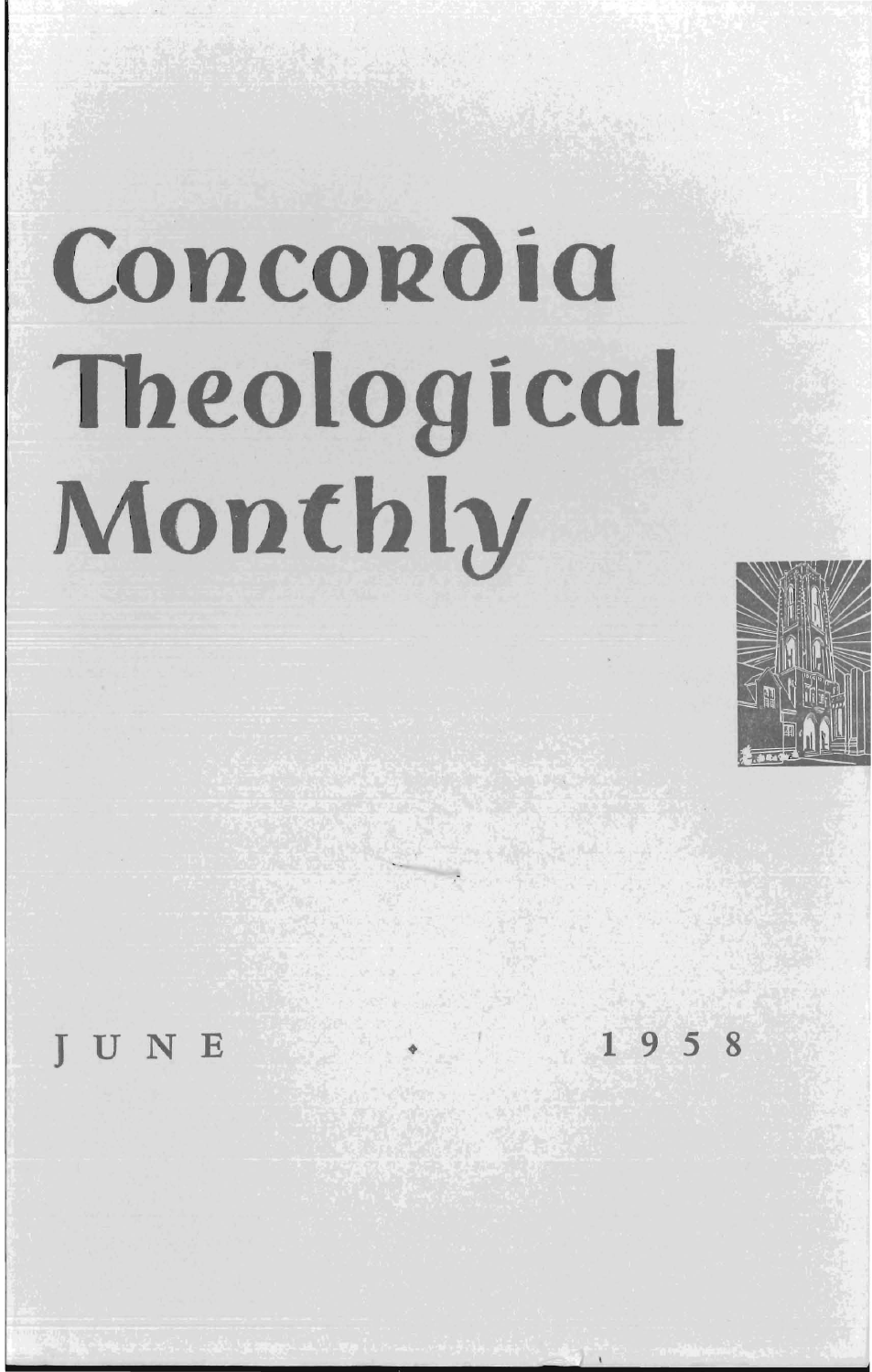# **THEOLOGICAL OBSERVER**

### ETHICAL RELATIVISM AND POPULAR MORALITY

In *Theology Today* (January 1958) Dean W. E. Easton, Jr., of Park College, Missouri, under the given heading, frankly discusses the modern concept of ethical relativism in its relation to popular morality. A few years ago, he writes, right and wrong were assumed to be absolutes and easily discernible. But today we are less sure. We still teach our children that it is wrong to lie, steal, cheat, forge, misrepresent, and murder. But in the underground movement of World War II every one of these vices became necessities at times and were practiced by sincere Christians. Hence what is right and what is wrong is not so easy to determine as we once thought. Nevertheless, the great mass of people who make up society cannot live successfully by a doubtful morality. They want and need some certainties. He therefore suggests the following solution of the problem: "While as intelligent people trying to be honest about the issues of life, we recognize that every moral absolute, in certain situations, can have an exception, yet as Christians we preach and teach moral absolutes." Thus the only real reasons (which are not intellectually rational reasons) why a Christian should remain faithful in marriage are that once he took an oath before Almighty God that he would remain faithful and that the Bible tells him infidelity is wrong. "This kind of absolute morality is what I am coming more and more to think we need to teach and preach today. If this is oversimple, too moralistic and too Puritanical, so be it! One of the characteristics which attracted the ancient Romans to the Christian faith was the rigorous Christian morality, especially regarding sex and the self-discipline of the home. I suggest that Christian intellectuals ponder a little more seriously the words of Paul, 1 Cor. 2: 1, 4,5."

#### RAUSCHENBUSCH AND NIEBUHR

JOHN THEODORE MUELLER

In view of the fiftieth anniversary of Rauschenbusch's first major book, *Christianity and the Social Crisis, Religion in Life* devotes its spring issue partly to the discussion of "the church's responsibility for society" and under the first leading article points out the close relation between Rauschenbusch and Reinhold Niebuhr. Speaking of the two men, the writer reaches the conclusion: "If we would appreciate their stature as social prophets, we must know them in their times and circumstances. If we try to appreciate and understand, we may find them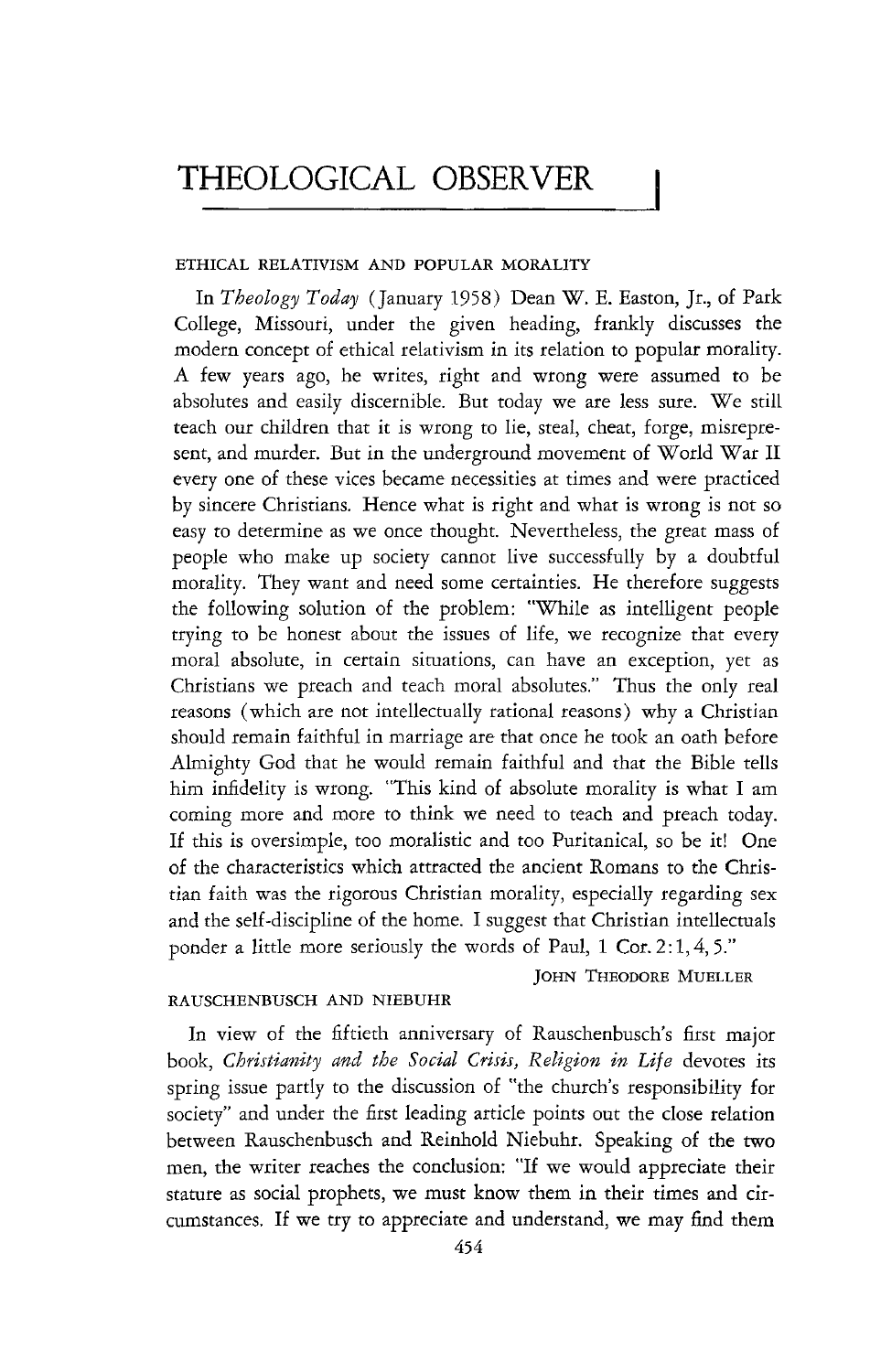... brothers under the theological skin." While with reference to the "kingdom of God," Rauschenbusch fought to demonstrate that the historical processes are essential to God's plan for creation, and Niebuhr has striven to remind man that the social and historical process is not the only facet of the Christian message, "they have hold of the same message from different ends." Again, while Rauschenbusch has defined sin as selfishness and Niebuhr conceives of sin as pride, these "formal conceptions should not blind one to their basic agreement on the nature and power of sin." While it has become commonplace for neo-orthodox apologists to think that the Social Gospel stream forgot about God, Niebuhr, their most popular spokesman, and Rauschenbusch, their frequent enemy, "hold nearly the same line." The fact that the messages of both Rauschenbusch and Niebuhr "are of the same cloth" finds its explanation in their failure to appreciate the central Christian message as set forth by St. Paul in 1 Cor. 2:2.

JOHN THEODORE MUELLER

#### THE SECULAR PRESS AND THE RELIGIOUS MOVIE

Malcolm Boyd, a former television and radio producer and writer, now an Episcopal rector, analyzes the interpretation of the religious movie by the secular press in a searching article in *Religion in Life*  (spring 1958). Two emphases perhaps are of unusual interest. We read: "For years Hollywood has tended in practice to equate ... Christian with Roman Catholicism - at least in its screen efforts. The Roman cleric is immediately recognizable as a man of the cloth. Roman Catholic services are more recognizably liturgicaL . . . **It** is admitted in the film industry that it is easier to ask technical advice of the Roman Catholic Church because there is a definite answer to questions, such as other denominations or other schools of churchmanship may not be able to state so clearly and authoritatively." Again: "Many millions of persons throughout the world look at globally distributed movies based on religious themes. One realizes how powerful the movie makers are in their ability to mold the way countless men, women, and children regard the church, the Christian life, a pastor's vocation, and even the life of Jesus Christ. The Church itself is influenced, in the way it regards itself, by mass media stereotypes. . . . Religiosity is rooted in mass culture - and the gentlemen and ladies of the press, in reporting and interpreting mass culture, wield a powerful influence." These observations perhaps are nothing new, but nevertheless something which Christian pastors and teachers may constantly view with alerted attention. THEODORE MUELLER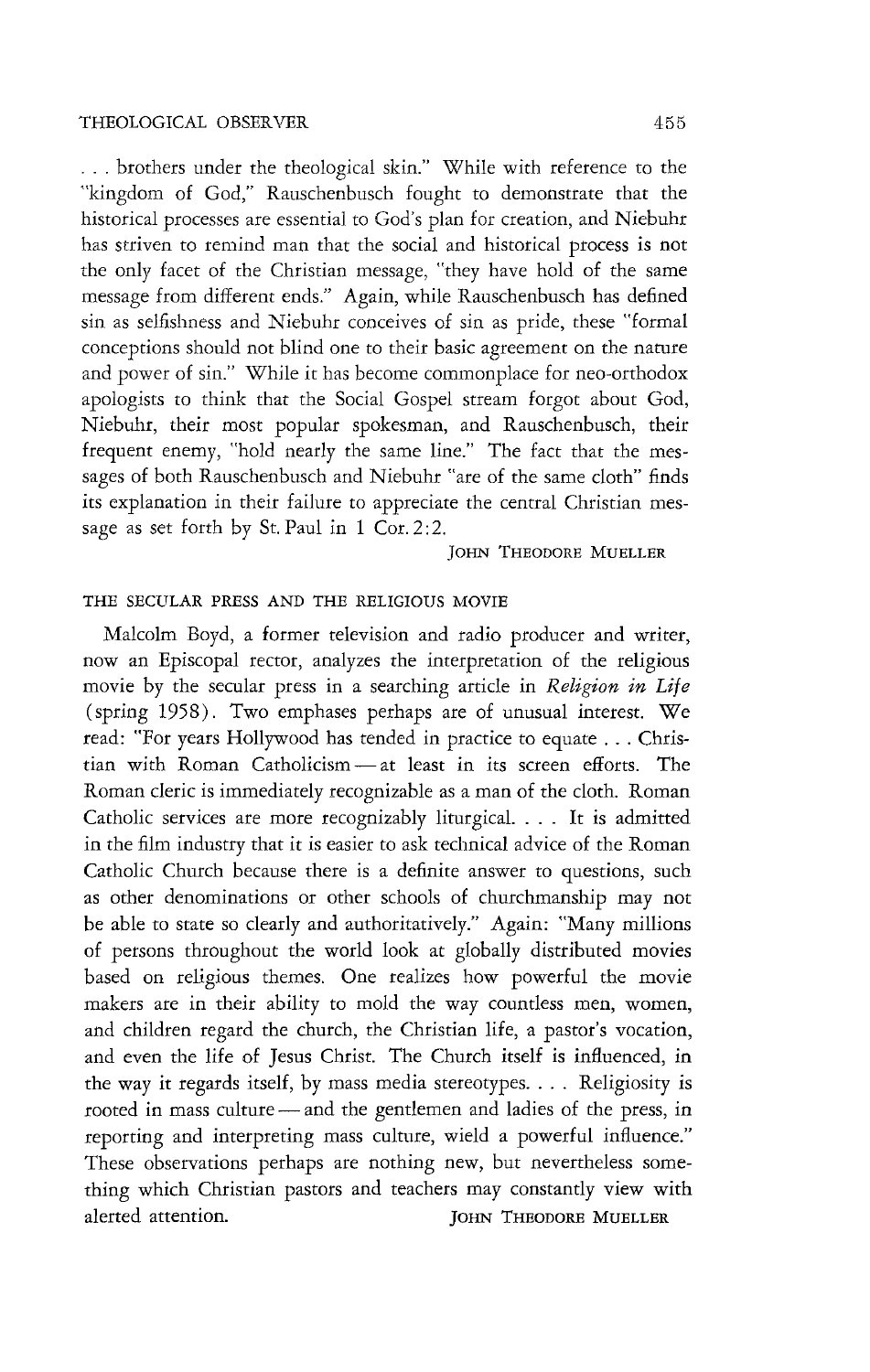#### BRIEF ITEMS FROM "RELIGIOUS NEWS SERVICE"

Damascus, Syria. - The provisional constitution of the United Arab Republic announced here by President Gamal Abdel Nasser contains no stipulation for a state religion in the new Arab nation uniting Syria and Egypt. It declares that all religions are equal before the law. Previous constitutions of Egypt stated that "Islam is the religion of the state." Syrian constitutions of recent years, while not mentioning a state religion, provided that "the religion of the President of the Republic should be Islam."

*New York.* - Advance orders from publishing houses have been received for all 635,000 copies of the first edition of a new *Lutheran Service Book* and *Hymnal.* Dr. Edgar S. Brown, Jr., executive director of the Department of Worship of the United Lutheran Church in America, said the I,024-page volume would be distributed by publishing houses of the eight denominations, members of the National Lutheran Council, which co-operated in the publishing venture.

St. Louis, Mo. - Dr. Ernest G. Schwiebert, historian for the Air Research and Development Command of the U. S. Air Force, Baltimore, has been appointed executive director of the Foundation for Reformation Research. Organized and incorporated last year, the foundation has headquarters on the campus of Concordia Theological Seminary, a Lutheran Church - Missouri Synod school, here. It collects materials connected with the Reformation in Europe.

*Berlin.* - Prominent Protestant churchmen were among the signers of a declaration opposing atomic armament issued by a new committee set up by the Social Democratic Party (SPD) to arouse public sentiment against nuclear weapons. The churchmen included Pastor Martin Niemoeller, newly re-elected president of the Evangelical Church of Hesse and Nassau; Dr. Gustav Heinemann, member of the Council of the Evangelical Church of Germany; Dr. Heinz Kloppenburg, senior official of the Council of the Evangelical Church of Oldenburg; and Dr. Hans Iwand and Professor Helmut Gollwitzer, both of the University of Bonn.

*Jerusalem.* — An archaeological school being built in Jerusalem by American Reform Jews will be opened in the fall of 1959, it was announced here by Dr. Nelson Glueck, president of the Hebrew Union College - Jewish Institute of Religion in Cincinnati, Ohio, sponsors of the project.

*Washington, D.C.* - The Lutheran Church - Missouri Synod paid tribute here to the National Park Service for co-operating with a Chris-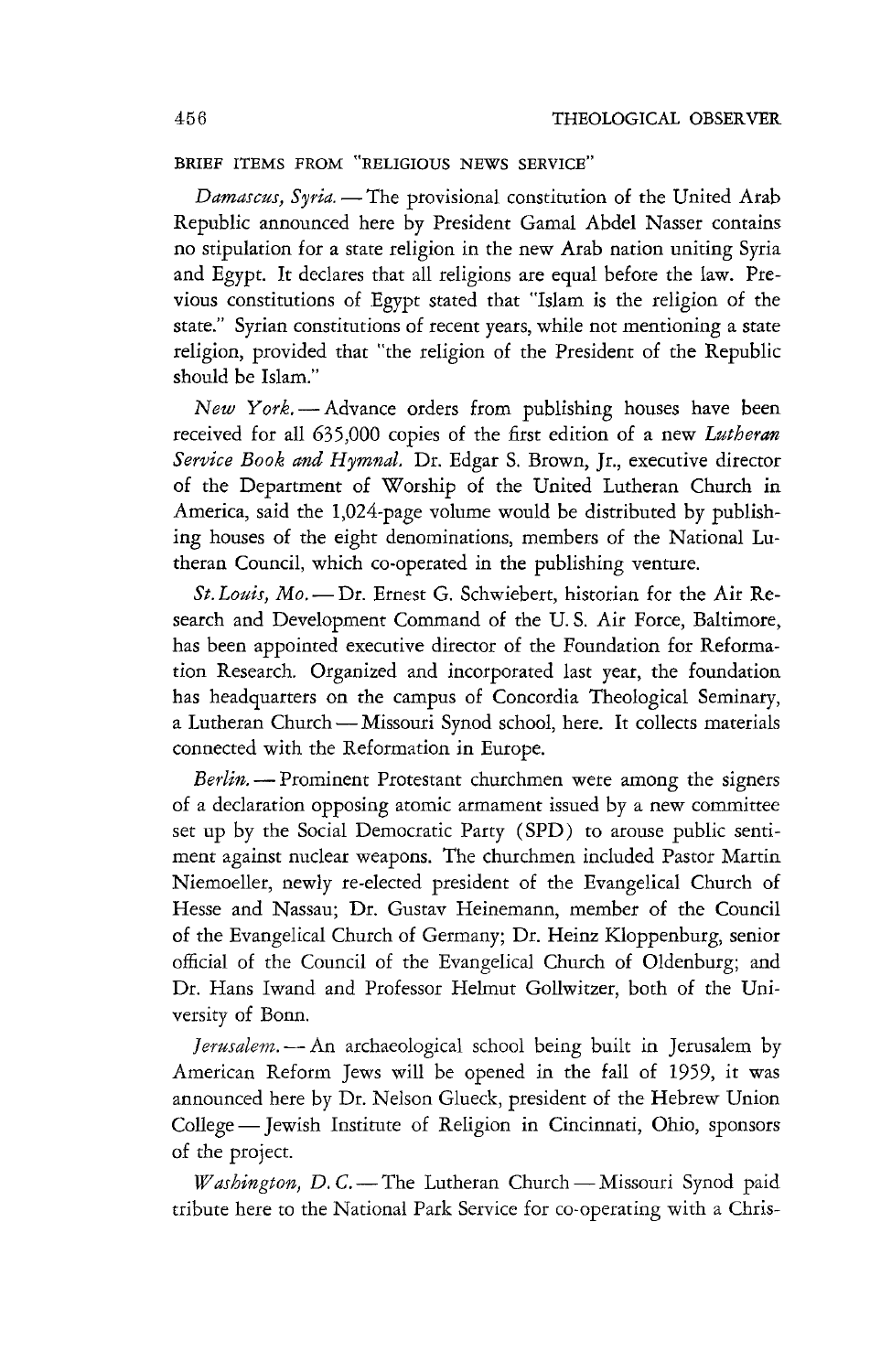#### THEOLOGICAL OBSERVER 457

tian ministry to its employees and visitors in national parks. Joining in honoring the Federal agency were leaders of other Protestant denominations and Government officials. The Synod's Concordia Publishing House of St. Louis, Mo., presented a plaque in the shape of an arrowhead - symbol of service - to Conrad L. Wirth, director of the National Park Service, at a dinner. It was accepted for Mr. Wirth, who was ill, by John E. Doerr, the Service's chief naturalist.

Since 1952 the parks ministry has been a program of the National Council of Churches' joint department of evangelism. The Missouri Synod is not a member of the council, but co-operates in the parks ministry through its publishing house, which supplies bulletins and materials for the services.

*Minneapolis, Minn.* - About one family in every eight in Minnesota  $(12$  per cent) practices tithing — that is, contributes one tenth of their income to church and charity, according to a statewide survey by the Minnesota Poll.

*Philadelphia.* - The new \$2,500,000 Philadelphia headquarters of the United Lutheran Church in America was dedicated here by Dr. F. Eppling Reinartz, the denomination's secretary. Known as the Muhlenberg Building, the three-story structure on a 16-acre tract has four wings or spokes stemming from the main arc-shaped unit. It replaces an older and smaller building with the same name in downtown Philadelphia, which is no longer adequate for the church's expanding work.

Denominational agencies occupying the center include the Board of Publication and its Muhlenberg Press, Lutheran League of America, United Lutheran Church Women, Ministerium of Pennsylvania, and the *Lutheran,* weekly news magazine. Departments include parish education, pensions, deaconess, and college and university work.

*Washington, D.C.* - The Hand of God creating man, as depicted by Michelangelo in a great masterpiece in the Vatican, will appear on a United States postage stamp commemorating the International Geophysical Year. The three-cent stamp will be issued May 31 at Chicago to mark the international co-operation in scientific research in which the United States is participating.

*Minneapolis, Minn.* - Some 60 million dollars was spent by 388 agencies of eight Lutheran bodies in their health and welfare work in 1957, it was reported here at the annual meeting of the National Lutheran Council's welfare division, which co-ordinates their activities. A report disclosed that the agencies aided 285,000 hospital patients, 14,000 aged persons, 10,000 children, and 1,600 unwed mothers.